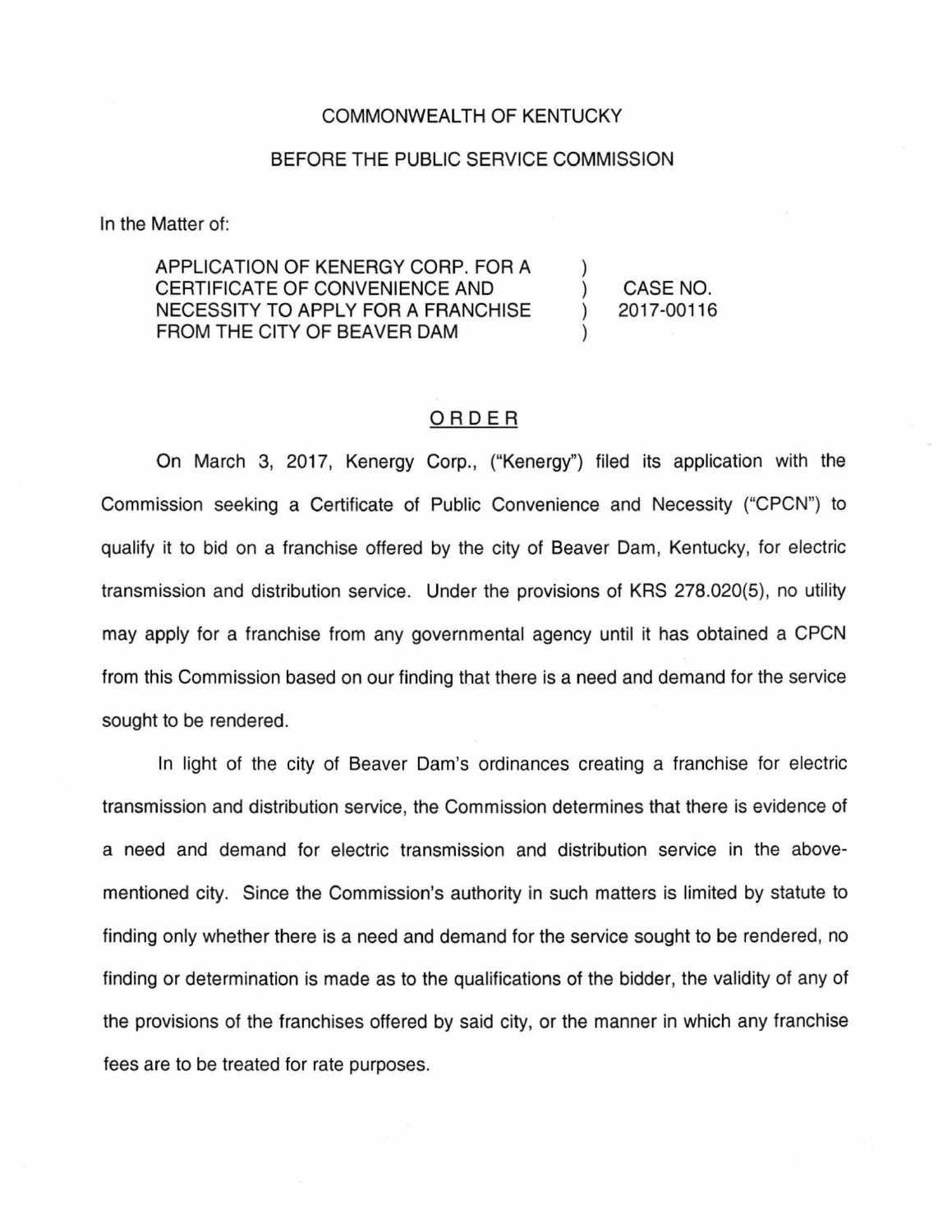IT IS THEREFORE ORDERED that:

1. Kenergy is granted a CPCN that authorizes it to bid on a franchise offered by the city of Beaver Dam, Kentucky, for electric transmission and distribution service.

2. If Kenergy is not the successful bidder, Kenergy shall, within ten days of the award of the franchises at issue, file with the Commission a written notice stating that Kenergy was not the successful bidder.

3. If Kenergy is the successful bidder, Kenergy shall, within ten days of the award of the franchise at issue, file with the Commission a copy of the executed franchise agreement and a statement disclosing the amount of the initial franchise fee.

4. If Kenergy is the successful bidder, Kenergy shall, within ten days of an increase or decrease in the amount of the initial franchise fee set forth in the franchise agreement, file with the Commission documentation setting forth the revised fee.

5. Any documents filed pursuant to ordering paragraphs 2, 3, or 4 of this Order shall reference the number of this case and shall be electronically submitted via the Commission's electronic Tariff Filing System.

6. This Order shall not be construed as granting a CPCN to construct utility facilities in said city.

-2- Case No. 2017-00116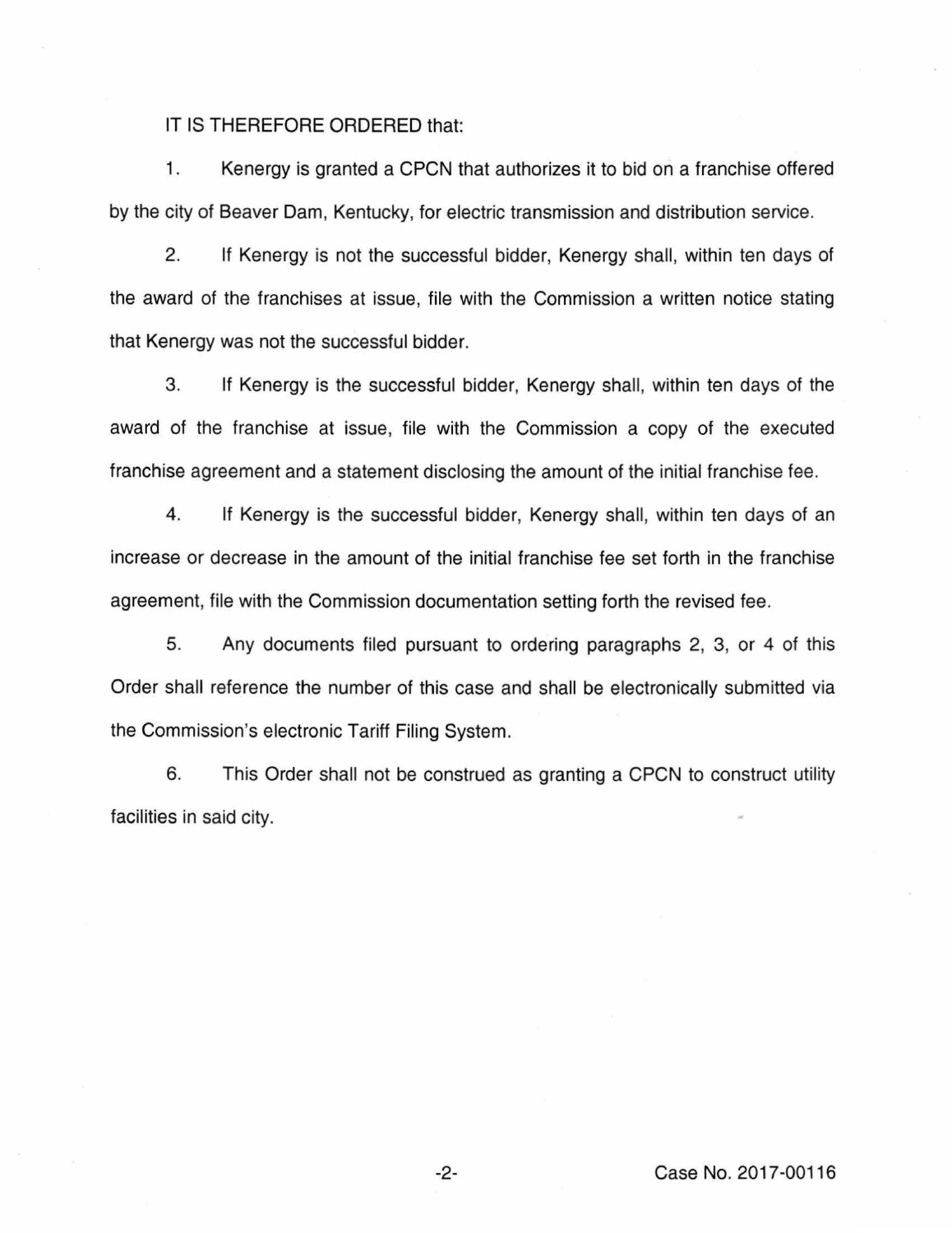By the Commission



ATTEST: afheus **Executive Director**